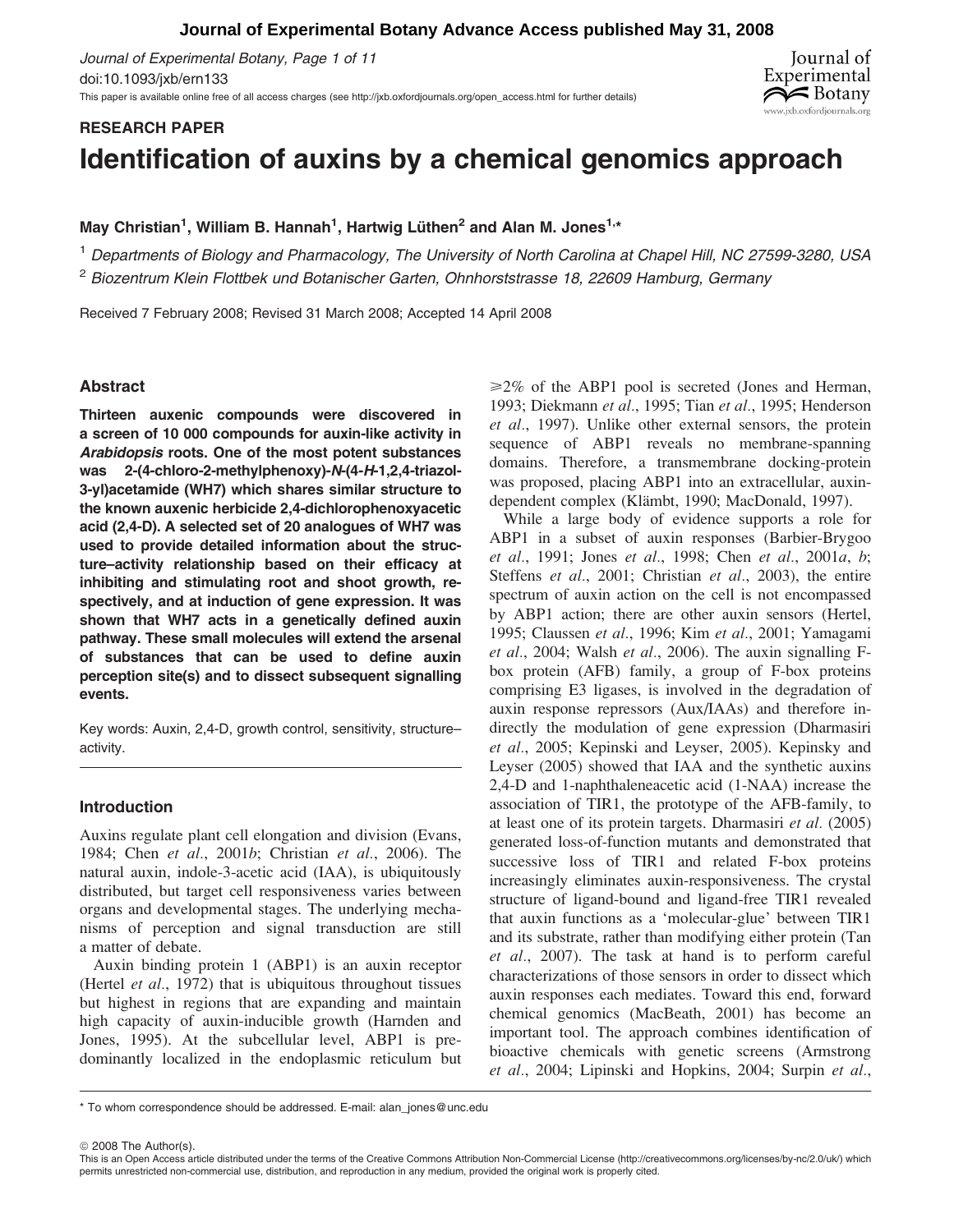2005; Walsh et al., 2006) and has become possible due to advances in combinatorial chemistries (reviewed in Raikhel and Pirrung, 2005).

Here the identification of auxins from a chemical screen of a combinatorial chemical library of 10 000 compounds is described. These auxins represent new tools to dissect auxin receptor action.

# Materials and methods

## Plant materials and growth conditions

All Arabidopsis thaliana mutant and transgenic lines used in this study were in the Columbia background (Col-0). Arabidopsis wildtype seeds were sterilized and sown on  $1\times$  or  $0.5\times$  Murashige– Skoog (MS) media (Invitrogen, San Diego, CA, USA) containing 0.8% or 0.6% phytagar (Invitrogen).

#### Chemical library screen

The primary screen was performed at the University of California at Riverside using a library containing 10 000 small organic molecules (DiverSet, ChemBridge, San Diego, CA, USA); as described by Surpin et al. (2005). Briefly, each compound was dissolved in DMSO, diluted, and added to separate wells on a 24-well plate containing MS media agar. The chemicals were diluted to a final concentration of  $50-100$  µM. Approximately 12 sterilized Arabidopsis seeds were sown per well, stratified and grown vertically in the dark. Seven days after stratification, plates containing the seedlings were digitally photographed.

Images of all wells were screened for root phenotypes at the University of North Carolina at Chapel Hill. Candidate active compounds were identified and searches for analogues were done using the substructure search in the Hit2Lead database (Hit2Lead. com; Chembridge). Subsequent screens and dose–response curves were then performed with the corresponding compounds. From this, it was determined that the false positive rate of the primary screen was  $\sim$ 20%.

#### Root and hypocotyl elongation assays

Col-0 seeds were surface sterilized and then stratified in sterile water for 2 d at 4  $^{\circ}$ C in darkness. Approximately 15 seeds were sown into each well of a 12-well plate. Wells contained 1.5 ml  $0.5\times$ MS media+1% sucrose, pH 5.7. Chemical stocks (20 mM) were prepared from compounds that showed auxin-like activities. Aliquots of these stocks were added to the wells to obtain the desired final concentration. Plates were sealed with Parafilm (Pechiney Plastic Packaging, Chicago, IL, USA) and placed on a shaker (125 rpm) for a 5 d incubation period under white light  $(8 h)$  at 25 °C. Mild shaking provided even distribution and optimal uptake of the chemicals. Seedlings were fixed for at least 1 h in FAA (63% ethanol, 5% glacial acetic acid, 5% formaldehyde, water). Root and hypocotyl length were then captured using digital microscopy.

#### Assessment of hormone sensitivity

Dose–response curves of auxin-induced root growth inhibition were analysed by a non-linear regression to Weyers' equation (Weyers et al., 1987; Weyers and Paterson, 1992):

$$
R = R_{\text{Min}} + R_{\text{Amp}}([H]^P) / ([H]^P + [H]_{50})
$$

This function gives the response,  $R$ , to a given hormone concentration,  $[H]$ , where  $R_{\text{Min}}$  is equal to the growth rate in the absence of hormone,  $R_{Amp}$  is equal to the maximal hormoneinduced change, and  $[H]_{50}$  is equal to the hormone concentration needed for a half maximal response. P describes possible deviations of the dose–response curves from a hyperbolic shape (ultrasensitive or subsensitive behaviour; see Guern, 1987). Since P did not significantly deviate from 1 in test runs of the fit, it was therefore fixed to 1 in all analyses. In some cases, the variability of  $R_{Amp}$  was limited to avoid gross negative  $R$  values (shrinkage) at high hormone concentrations.

#### Coleoptile growth (12 h assay)

Maize seeds, variety Silver Queen (Southern States Cooperative, Richmond, VA, USA) were rinsed with running tap water overnight and spread onto moist paper on a deep tray. The tray was covered with aluminium foil and the seeds were incubated at 30  $^{\circ}$ C for 4 d. Coleoptiles were harvested and the apical 3 mm removed. Subsequently, the coleoptiles were incubated in  $0.5 \times MS$  medium+1% sucrose, pH 5.7, for 1 h with gentle shaking in order to remove the natural auxin source. Coleoptiles were transferred into new medium containing appropriate effector concentrations and incubated for 12 h (mild shaking). Coleoptile length was measured by means of a ruler. High resolution assays for instantaneous growth rates were performed as previously described (Lüthen et al., 1990).

#### Auxin-inducible gene expression

Seeds from plants containing the DR5::GUS reporter (Ulmasov et al., 1997) were subjected to the same treatment as plants grown for elongation assays. To examine auxin-regulated expression of the  $DR5::GUS$  reporter, GUS ( $\beta$ -glucuronidase) staining was performed following the method described by Malamy and Benfey (1997). Seedlings were transferred into staining solution containing X-GAL (5-bromo-4-chloro-3-indolyl-beta-D-galactopyranoside) for detection of GUS activity and incubated at  $37^{\circ}$ C overnight.

DR5rev::GFP-containing seeds were obtained from the Nottingham Arabidopsis Stock Centre (NASC ID: N9361). The seeds were stratified for 4 d at 4  $^{\circ}$ C on moist paper in sealed Petri dishes. Plants were then grown under white light for 16 h and etiolated for 2 d at the same temperature. At  $t=0$ , seedlings were carefully transferred into small Petri dishes (3–5 seedlings per Petri dish) containing 1.5 ml growth medium (10 mM KCl/1 mM CaCl<sub>2</sub>). Images were captured using a Zeiss inverse IM 35 fluorescence microscope with excitation at 450–490 nm and emission band pass of 515–565 nm. The microscope was equipped with a Canon 350D camera. Images were converted from RAW-format to tiff using RAWDrop (version 1.04, written by Frank Siegert, 2004). Brightness of calibrated images was calculated using FITswork (version 3.37, written by J Dierks, e-mail: jdierks.fw@freenet.de). See [http://astrosurf.com/buil/exoplanet](http://astrosurf.com/buil/exoplanet/phot.htm) [/phot.htm](http://astrosurf.com/buil/exoplanet/phot.htm) for photometric capabilities of DSLR cameras. After taking the first set of pictures, indicated compound concentrations were reached by adding a stock solution in DMSO. At  $t=24$  h, a second set of pictures was taken to determine changes in fluorescence.

#### Genetic screens

EMS (ethylmethane sulphonate)-mutagenized seedlings were obtained from Lehle Seeds (Round Rock, TX, USA), surface sterilized, and stratified for 2 d in sterile water. A six-well plate format was used, and about 250 seeds were placed in each well. Seedlings were grown in  $0.5 \times MS$  media with 1% sucrose at 20 nM WH7 ( $[H]_{50}$ =9 nM). Seedlings were also exposed to 30 nM WH9 ( $[H]_{50}$ =34 nM) and 30 nM WH13 ( $[H]_{50}$ =27 nM) individually in order to identify mutants resistant to these two compounds. Plants were incubated for 5 d at 24  $^{\circ}$ C before screening. The resistance of putative mutants was confirmed by growing the mutant seedlings in a 12-well plate format. Ten to fifteen seeds were sown per well, at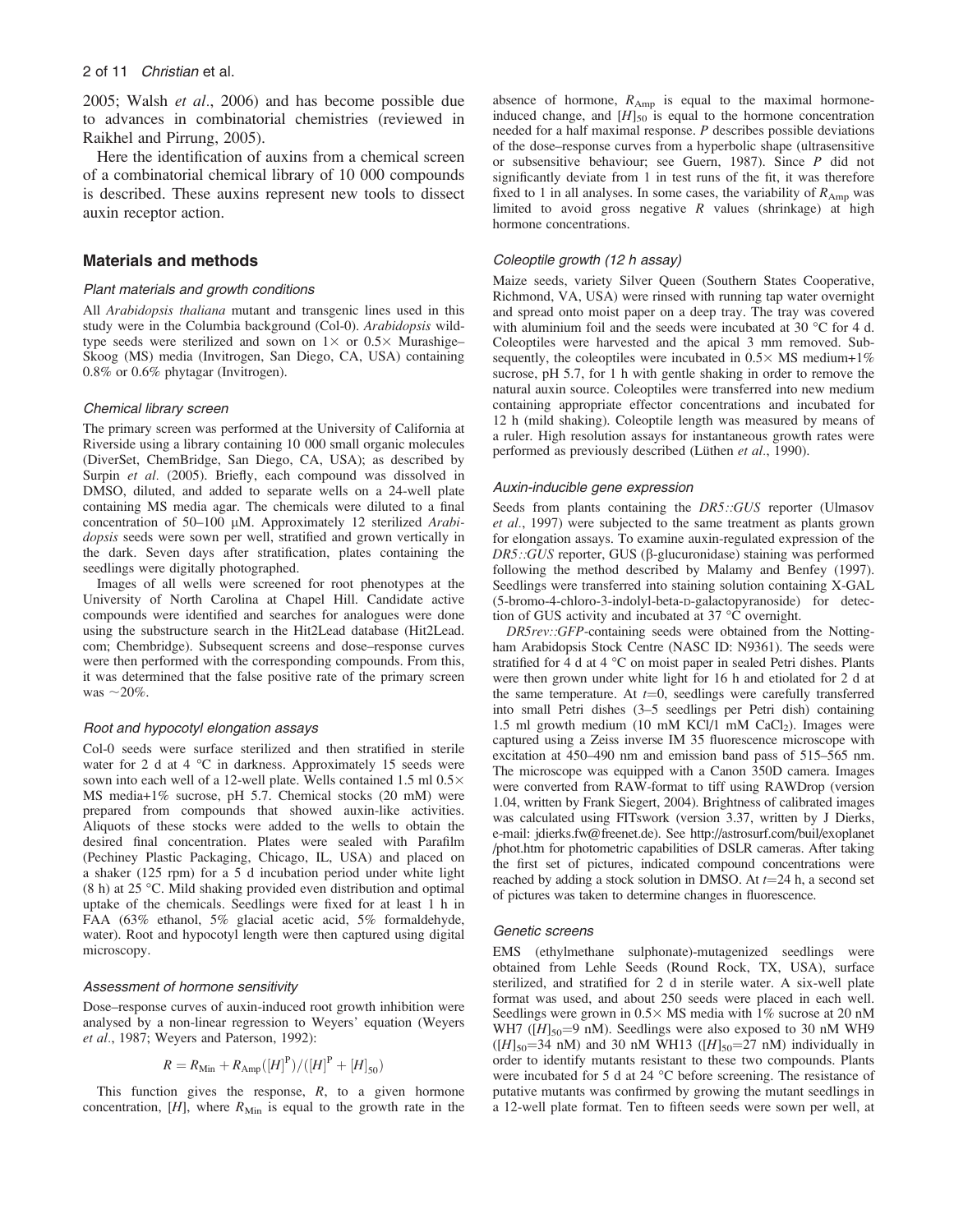the indicated concentrations of compound. Seedlings were grown in  $0.5\times$  MS media with 1% sucrose in a 24 °C growth chamber at 100 rpm.

## **Results**

# Screening of the DiverSet library for bioactive compounds

One of the well-known effects of auxin on plants is the inhibition of root growth at nanomolar concentrations. This physiological response was used to screen a library of 10 000 chemicals for compounds that have an auxinlike mode of action. Thirteen compounds were found to reproducibly and potently reduce root elongation and were designated WH1 to WH13 (Table 1). Arabidopsis seeds were exposed to various concentrations of the compounds selected from the DiverSet scan to obtain dose–response kinetics in a root growth inhibition assay. Because of its low  $[H]_{50}$ , WH7 was chosen to carry out a structuresimilarity search in ChemMine ([http://bioweb.ucr.edu/](http://bioweb.ucr.edu/ChemMineV2/) [ChemMineV2/](http://bioweb.ucr.edu/ChemMineV2/)). Seven structure-informative acetamide analogues were chosen for further testing and designated WH7A to WH7G (Table 1). Also included were two structurally related compounds found in the primary screen: 2-(4-bromophenoxy)-N-(5-chloropyridin-2-yl)acetamide (WH11), which is identical to WH7A except for a bromo-substituent and 3-((2,4-dichlorophenoxy)methyl)- 1H-1,2,4-triazole-5(4H)-thione (WH13), which contains a triazole-thione moiety.

## Activity of 20 auxins identified in the screen

Although active auxins promote shoot growth at  $\mu$ M concentrations, they specifically inhibit root elongation. The efficacy of the compounds tested is shown in Fig. 1. WH7 and the known auxins 2,4-D and 4-D exhibit a similar activity on root elongation (Fig. 1D), and their  $[H]_{50}$  values are all in a range of 10–20 nM (Fig. 1A, B). WH7C, WH13, WH7A, and WH7G are amide derivatives of 2,4-D or WH7 (Fig. 1A, B). The exchange of the carboxylic acid against a *para*-substituted pyridine ring (WH7C) or a triazole-thione moiety (WH13) had no effect on efficacy. By contrast, the substitution in WH7G has a dramatic impact that increases the  $[H]_{50}$  over 150-fold (Fig. 1A, E). It has to be considered that the potency depends on the tendency to undergo cleavage rather than the chemical properties of the amide groups (discussed below). WH7A is identical to WH7 with the exception of its amide substituent (Fig. 1B) and has similar activity (Fig. 1F). The absence of the methyl-group in 4-D entails no significant changes in auxin action. However, displacement of the methyl-group to the meta-position (WH7E) greatly reduced activity (Fig. 1B, F). The size and electronic density of the halogen substituent is critical. Replacement of chlorine with bromine or a methyl-group (Fig. 1C) decreases potency (Fig. 1G).

 $[H]_{50}$  values in the root growth inhibition assay for a number of additional substances are shown in Table 1 including the commonly used auxins, IAA and NAA. The sequence of auxin activity according to the root growth inhibition assay is WH7 > 2,4-D  $\geq$  WH7C $\geq$ WH7A $>$ 4-D>WH13 > >WH11>WH7E>>WH7D, WH7G. The value for IAA is probably an overestimate as it is most likely affected by strong metabolic decay during the 5 d of the assay. The fact that IAA is a very potent auxin on shorter timescales is evident from Fig. 3. The structure–activity relationship is discussed further below.

The definition of an auxin is a compound that promotes growth of etiolated cereal coleoptiles (Went, 1928). Therefore, the activity of the compounds was determined using the classical coleoptile growth assay. Dose–response curves for the growth response after 12 h (Fig. 2) demonstrate that both the amplitude of the stimulation and the  $[H]_{50}$  values for the growth stimulation are structure-dependent. Higher concentrations of the classical auxins 2,4-D, IAA, and 4-D are inhibitory on elongation growth, resulting in bell-shaped dose–response curves (Fig. 2A), as do some of the new substances (e.g. WH13 and WH9; Fig. 2C). Interestingly, WH7 and its derivates do not have a bell-shaped dose–response curve (Fig. 2B). Table 2 shows estimated or computed  $[H]_{50}$  values for the inhibitory and stimulating components and the amplitudes. The sequences of activity for coleoptile growth stimulation are:

# [H]50: 2,4-D>WH13, 4-D, WH7>WH7E, IAA>WH7G> WH7B>WH11>WH7D>>WH3, WH9

# amplitude: WH13 > 2,4-D, WH7>IAA, WH7D>WH7B> WH7G> WH7E, 4-D>>WH11 > >WH3, WH9

For growth inhibition at higher concentrations the following pattern is found:

## 4-D>2,4-D>>IAA, WH13

Dose–response curves of the other substances were not bell-shaped, thus there was no growth inhibition at higher concentrations.

## Growth induction is a rapid response

Auxin-induced growth is a rapid process (Evans, 1974); therefore a transducer-based auxanometer was used to assess the activity of selected substances at a higher temporal resolution (Lüthen and Böttger, 1992). Figure 3 shows the time courses of growth responses induced by IAA, WH7, WH7E, and WH7G at various concentrations. WH7 and WH7E induce growth after a short lag phase with a time course similar to IAA. Compared with IAA, WH7 and WH7E induced a more sustained elongation response, probably because these substances have different transport and metabolic properties. This may also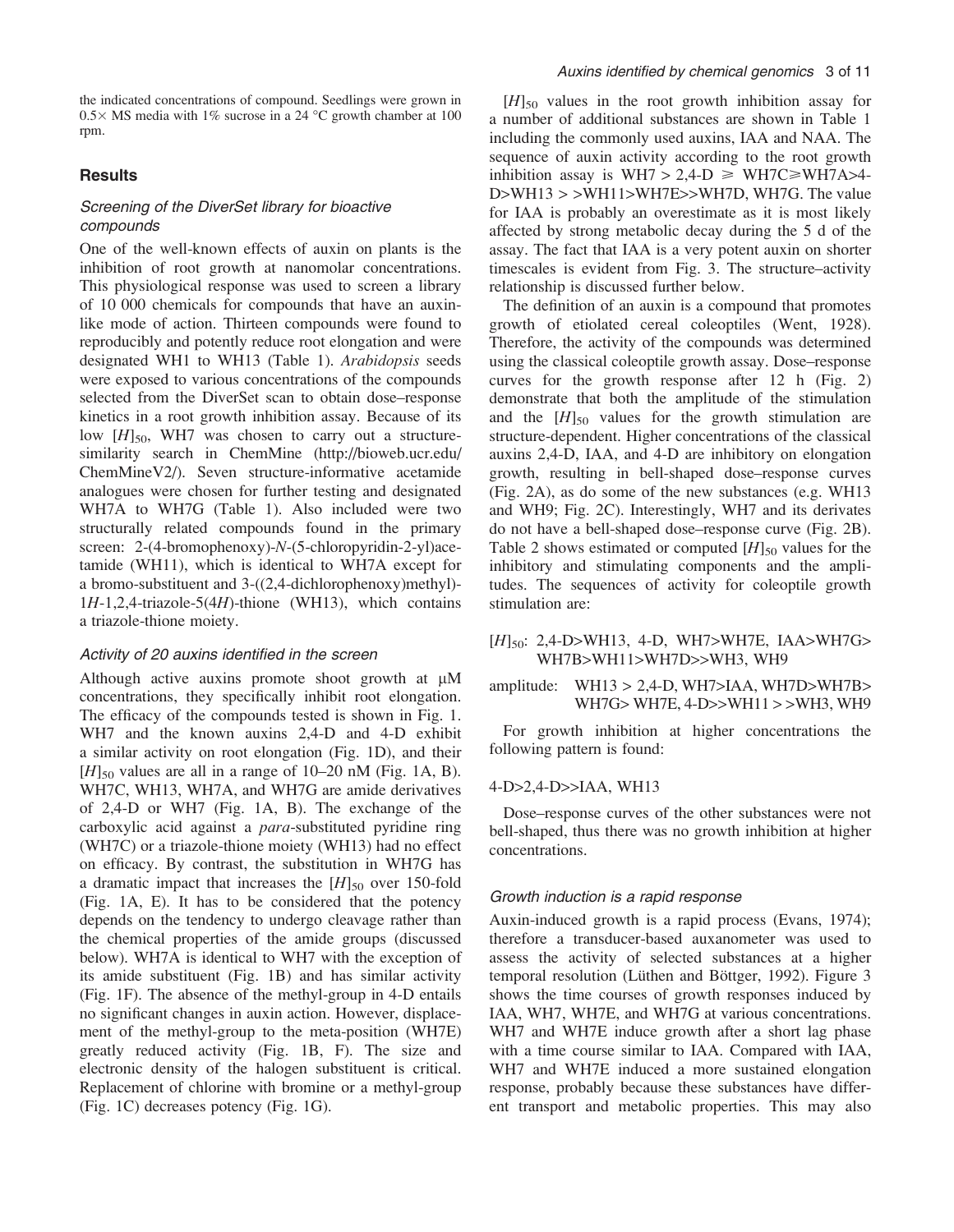Table 1. Structures of auxenic substances tested for this study with the  $[H]_{50}$  values in the root growth inhibition assay

Stars indicate possible cleavage sites discussed in the text. Upper left: the natural auxin IAA and synthetic commercial auxins NAA, 2,4-D, and 4-D, followed by new auxin-like compounds. Upper right: less potent substances. Bottom: highly potent auxenic compound WH7 and analogues.

| Compound                                                                                   | Structure                              | $[H]_{50}$ | Compound                                                | Structure                | $[H]_{50}$       |
|--------------------------------------------------------------------------------------------|----------------------------------------|------------|---------------------------------------------------------|--------------------------|------------------|
| IAA $C_{10}H_9NO_2$                                                                        | O<br>ÒН                                |            | 484 [nM] 5929059 WH1<br>$C_9H_{10}N_4O_2S$              | О.<br>$N = N$            | 4.1 [ $\mu$ M]   |
| NAA $C_{12}H_{10}O_2$                                                                      | ΟH                                     |            | 102 [nM] 6082970 WH2<br>$C_{23}H_{26}N_2O_2S$           | $H N \searrow N H$       | 21.7 [μM]        |
| 2,4-D $C_8H_6Cl_2O_3$                                                                      | OH<br>CI                               | 12 [nM]    | 6075259 WH4<br>$C_{12}H_6Cl_4O_4S$                      | СI<br>HC<br>с<br>OH      | 7.2 [μM]         |
| 4-D C <sub>8</sub> H <sub>7</sub> ClO <sub>3</sub>                                         | ΟН<br>CI                               | 19 [nM]    | 6160471 WH5<br>$C_{21}H_{21}N_{3}O_{2}$                 | $\star$                  | 6.6 [ $\mu$ M]   |
| 6239040 WH13 C <sub>9</sub> H <sub>7</sub> Cl <sub>2</sub> N <sub>3</sub> OS               | $HN \leq$<br>? $N^{\mathrm{NH}}$<br>CI | 27 [nM]    | 6164585 WH6<br>$C_{18}H_{18}N_2O_3$                     | `N                       | $1.3$ [ $\mu$ M] |
| 6212206 WH9 C <sub>16</sub> H <sub>16</sub> ClN <sub>3</sub> O <sub>3</sub>                | *<br>CI                                | 34 [nM]    | 6162317 WH8<br>$C_{15}H_{16}FN_3O_4$                    | 'n                       | $9.7$ [ $\mu$ M] |
| 6191107 WH11 C <sub>13</sub> H <sub>10</sub> BrCl N <sub>2</sub> O <sub>2</sub>            | СI<br>Br                               | 82 [nM]    | 6231481 WH10<br>$C_{14}H_{11}CIN_2O_3$                  | N<br>H                   | 12.5 [μM]        |
| 5120191 WH3 C <sub>17</sub> H <sub>19</sub> NO <sub>3</sub>                                | $\frac{N}{H}$                          |            | 1.8 [µM] 6220480 WH12<br>$C_{19}H_{15}$ NO <sub>5</sub> | O<br>$\overline{O}$<br>O | 11 [ $\mu$ M]    |
| 6156005 WH7 C <sub>11</sub> H <sub>11</sub> ClN <sub>4</sub> O <sub>2</sub>                | $\ddot{O}$<br>$HN_{\neg A}$<br>CI      | 9 [nM]     | 6071790 WH7D<br>$C_{14}H_{12}BrClN_2O_2$                | $\sim$ Cl<br>╱           | $2.1$ [ $\mu$ M] |
| 6215658 WH7A C <sub>14</sub> H <sub>12</sub> Cl <sub>2</sub> N <sub>2</sub> O <sub>2</sub> | CI                                     |            | 14.4 [nM] 6229098 WH7E<br>$C_{14}H_{12}Cl_2N_2O_2$      | CI                       | 101 [nM]         |
| 6201133 WH7B C <sub>15</sub> H <sub>15</sub> ClN <sub>2</sub> O <sub>2</sub>               |                                        | 870 [nM]   | 6056283 WH7F<br>$C_{10}H_8Cl_2N_4OS$                    |                          | $> 1000$ [nM]    |
| 5530074 WH7C C <sub>13</sub> H <sub>9</sub> Cl <sub>3</sub> N <sub>2</sub> O <sub>2</sub>  |                                        | 13 [nM]    | 5809836 WH7G<br>$C_{11} H_{14} CINO_3$                  | C                        | $2~[\mu M]$      |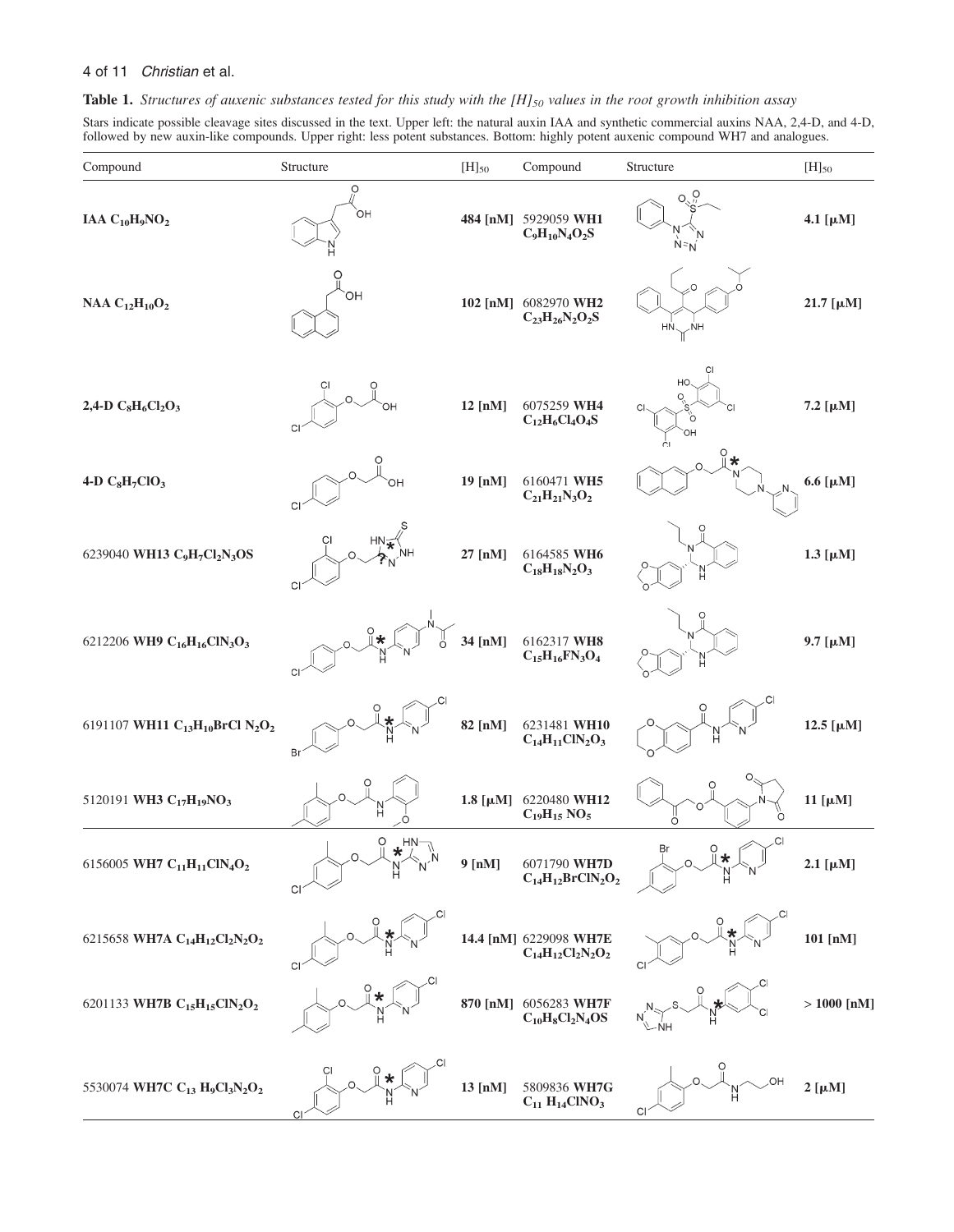

Fig. 1. Screening of the DiverSet library resulted in the identification of several auxin-active substances. (A), (B) and (C) show structures of the substances. Also given are  $[H]_{50}$  values in the root growth inhibition assay, as well as the structures and activities of known auxins (2,4-D and 4-D). (D–G) Dose–response kinetics of WH7 analogues and related substances. Data points indicate means  $\pm$ SE of 25–50 individual measurements. Straight lines are function plots of Weyers' equation derived from a non-linear regression.

explain the poor performance of IAA in long-term root growth inhibition and coleoptile growth bioassays described above.

# WH7 and WH13 are affected by the auxin influx carrier inhibitor 1-naphthoxyacetic acid (1-NOA)

Figure 4 shows that the transport of WH7 and WH13 shares properties with 2,4-D. The auxin influx carrier inhibitor 1-NOA was used as the diagnostic assay (Parry et al., 2001). In line with previous reports, the doseresponse curve for IAA was not significantly altered by 1- NOA treatment (data not shown).

## Expression of auxin-induced genes by the compounds

To determine if the novel compounds act in an auxinrelated signalling pathway, auxin-induced gene expression was analysed first using a DR5::GUS gene reporter system. Staining intensity and patterns induced by several auxins were compared (Fig. 5). The staining patterns differed between compounds (pictures not shown). Particularly noticeable is the good correlation between the intensity of GUS staining in the root–shoot junction and the activity rank of compounds in the physiological assays (compare  $[H]_{50}$  values). Other plant hormones like abscisic

acid and cytokinin (kinetin, data not shown) had no effect on GUS expression.

## Quantitative determination of the auxin-like response

Induction of GFP fluorescence, driven by activation of the synthetic auxin-responsive promoter DR5, could be used not only to determine the pattern of auxin response, but also to yield quantitative data (Saffarian et al., 2007). Images of DR5rev::GFP plants were analysed at  $t=0$  and after 24 h of chemical treatment by calculating the average brightness of pixels in a defined tissue area (e.g. root elongation zone) and subtraction of background. Brightness values and GFPexpression patterns were compared for the synthetic auxin 2,4-D as well as for WH7, WH7E, and WH7G. WH7 and analogues exhibited expression dynamics resembling those of known auxins (Fig. 6). Untreated Arabidopsis seedlings show a GFP-activity maximum in the root tip, correlating with maximal auxin accumulation in this tissue (Sabatini et al., 1999). Increased fluorescence in the control at  $t=24$ h reflects accumulation of GFP over time. After 24 h of treatment with  $10^{-6}$  M, the maximum of fluorescence shifted into the root elongation zone. The activity follows the sequence:  $2,4-D > WH7 > > WH7E > WH7G$  and is consistent with their potency in the root growth inhibition and coleoptile growth assays.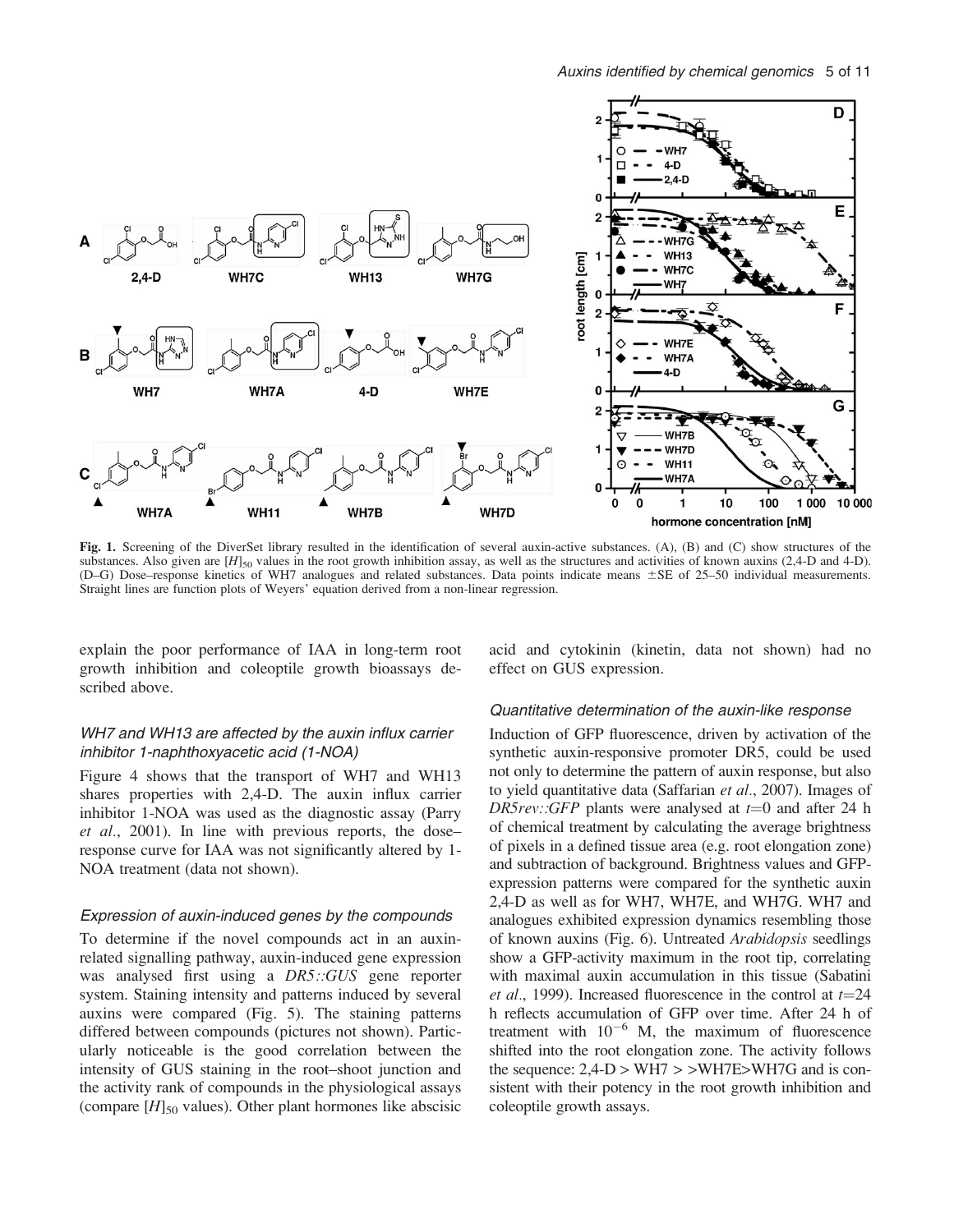

Fig. 2. Dose–response curves for several auxin-like substances in the maize coleoptile growth assay. (A) 2,4-D, 4-D, and IAA yield a bellshaped dose–response curve. (B) Activity of WH7 and its derivates. Note that the curves saturate. (C) Activity of some selected substances tested for this work. Data points indicate means  $\pm$ SE of 10–35 individual measurements. Straight lines are function plots of Weyers' equation derived from a non-linear regression (Fig. 3B) or splines in the case of the bell-shaped curves (Fig. 3A, C).

# WH7-resistant mutants have an auxin-sensitive phenotype

Several auxin mutants have been identified using screens for resistance to growth inhibitory amounts of auxin. To determine if these newly identified compounds operate in a genetically defined auxin pathway, a pilot screen for mutations that confer resistance to them was performed. EMS-treated M2 seeds were screened for resistance to WH7, WH9, and WH13, based on primary root growth. These compounds were picked based on their potency and differences in substitutions at the phenoxy ring. Out of  $\sim$ 30 000 M2 individuals, nine putative resistant mutants were identified and subsequently confirmed segregating 3:1 resistance in the next generation, indicating the trait is dominant. Mutants designated wh7-r1, wh7-r4, wh7-r6, and wh7-r7 were resistant to the inhibition of primary root elongation by WH7 (Fig. 7A). Several WH7-resistant mutants developed aerial rosettes (Fig. 8B), a phenotype associated with mutants of the auxin pathway gene

**Table 2.** [H] $_{50}$  values and amplitudes for the auxin effect of natural and synthetic auxins

| Designation     | $[H]_{50}$<br>stimulation | $R_{Amp}$<br>stimulation | $[H]_{50}$<br>inhibition | $R_{Amp}$<br>inhibition |
|-----------------|---------------------------|--------------------------|--------------------------|-------------------------|
| IAA             | $50*$                     | $0.43*$                  | $1000*$                  | $-0.6*$                 |
| $2,4-D$         | $1.4*$                    | $0.5*$                   | $136*$                   | $-0.6*$                 |
| $4-D$           | 3.5                       | $0.1*$                   | $100*$                   | $-0.6*$                 |
| <b>WH13</b>     | $2*$                      | $0.6*$                   | 1000*                    | $-0.6*$                 |
| WH7             | 3.7                       | 0.5                      |                          |                         |
| WH7G            | 51.1                      | 0.21                     |                          |                         |
| WH7E            | 23.7                      | 0.11                     |                          |                         |
| WH7D            | 233                       | 0.42                     |                          |                         |
| WH7B            | 111.8                     | 0.33                     |                          |                         |
| <b>WH11</b>     | 215.7                     | 0.03                     |                          |                         |
| WH <sub>3</sub> |                           |                          |                          |                         |
| WH9             |                           |                          |                          |                         |

\* Values estimated from graphs; all other values were taken from fits to Weyers' equation. Substances listed without values did not show significant activity with regard to the relevant parameter. For bellshaped dose–response curves  $[H]_{50}$  values and amplitude values for the inhibitory branch of the curve are also given. Chi-square values for all fits are 0.001 or smaller.



Fig. 3. Time courses of growth responses induced in maize coleoptiles by WH7, WH7E, WH7G, and IAA (from top to bottom), as measured with an angular transducer. The substances were applied at the time indicated by the arrows. The control shows the typical onset of elongation growth after a few hours caused by restoration of internal auxin production. Data points indicate the growth rate of five stacked coleoptiles, measured simultaneously. Typical results are shown.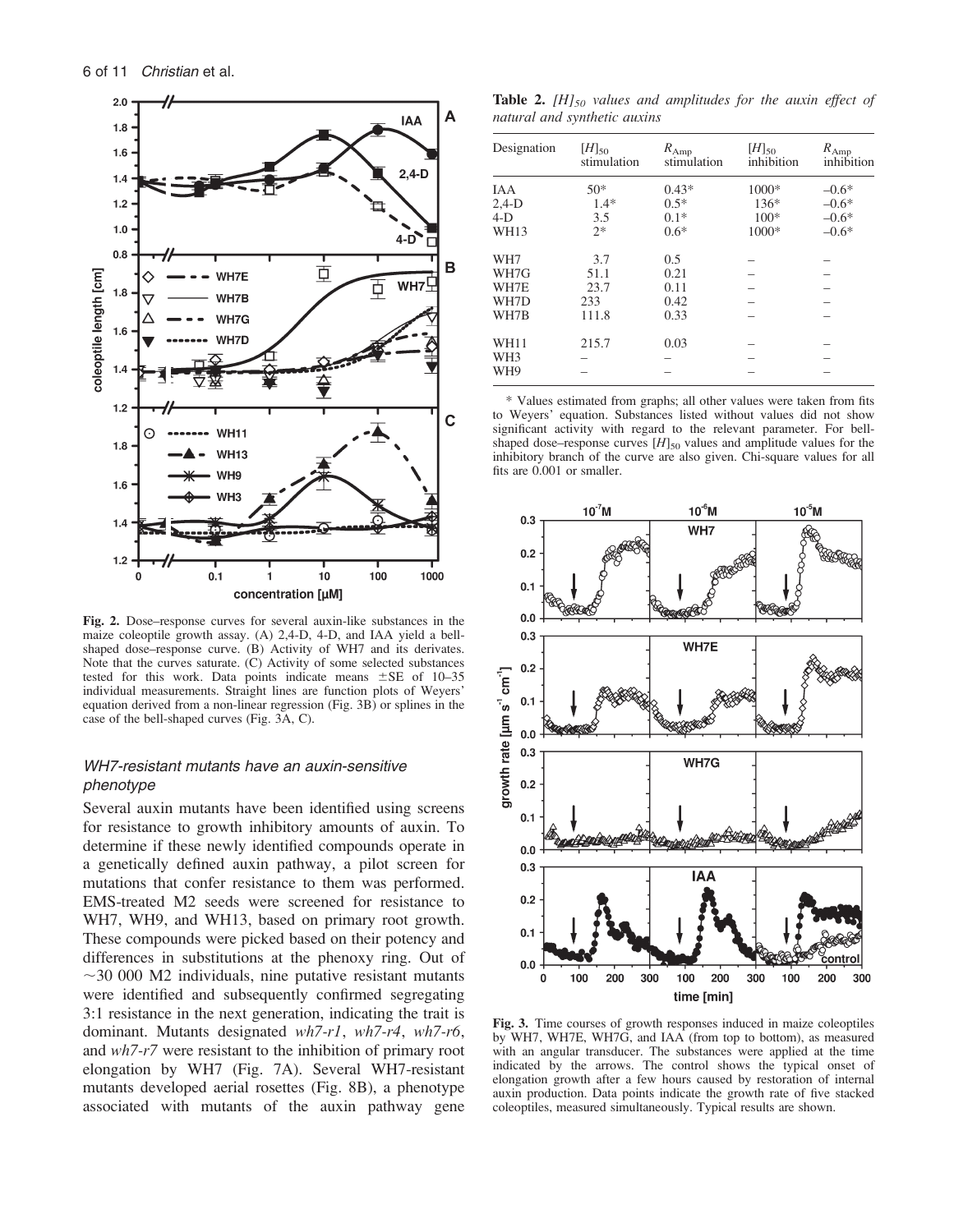

Fig. 4. Dose–response curves of root growth inhibition by 2,4-D, WH7, and WH13 (closed symbols). Open symbols show the result in the presence of the auxin influx carrier inhibitor 1-NOA (10  $\mu$ M). Data points indicate means  $\pm$ SE of a minimum of 15 individual measurements. Lines are function plots of Weyers' equation derived from a non-linear regression.

## Auxins identified by chemical genomics 7 of 11

CAND1 (Cheng et al., 2004). As a number of WH7resistant mutants developed aerial rosettes, cand1-1 mutants were tested for WH7 resistance. Figure 7C displays the dose-dependent response of cand1-1 to WH7. 2,4-D was used as a positive control. Relative to wild-type, the *cand1-1* mutant shows less inhibition of primary root development when exposed to WH7 and 2,4-D. These results suggest that WH7 behaves in a manner similar to 2,4-D and that WH7 can signal in the CAND1 pathway.

Mutant wh7-r1 was characterized further. F2 from a wh7-r1 backcross to Col-0 yielded 92% of the offspring resistant to WH7, indicating that  $wh7-r1$  was homozygous for a dominant mutation. Because this cross was made into a wild-type plant, it is possible that the carpel was contaminated by wild-type pollen, accounting for the 8% discrepancy. The dominance of this mutation is noteworthy because there are known dominant auxin mutants; in particular, several dominant mutations in the AUX/IAA repressor proteins have been characterized (Nagpal et al., 2000; Woodward and Bartel, 2005).

## **Discussion**

## Auxin activity of novel substances

It was concluded that WH7 and analogues described here are active auxins in a number of classical physiological assays. They promote growth in coleoptiles (Figs 2, 3),



Fig. 5. Expression patterns of the DR5::GUS reporter in the root–shoot junction of plants treated with auxins and other small organic molecules eliciting auxin-like growth effects in Arabidopsis roots and shoots. Effector concentration = 50 nM. Reporter expression is indicated by blue staining. GUS activity is highest in 2,4-D, WH7, WH7A, and WH7C, followed by WH13 and IAA. Scale bar  $= 100 \mu m$ .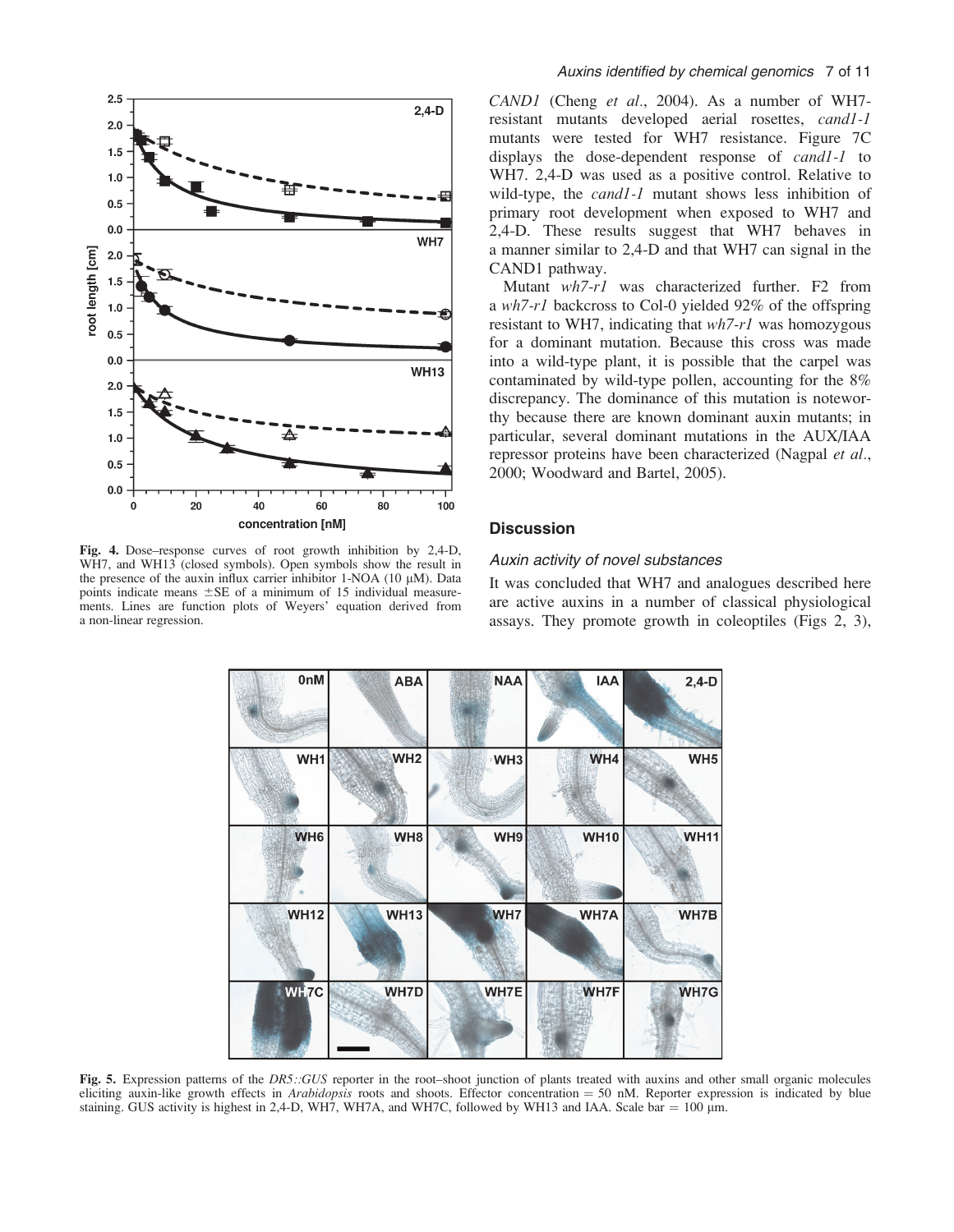

Fig. 6. Time-dependent GFP-expression profile induced by auxin and related chemicals. From left to right: Arabidopsis root tip and elongation zone (bright field); GFP fluorescence in the same plant section (base level of  $t=0$  was set to 100%); control showing base level after 24 h; fluorescence induced by 2,4-D, WH7, WH7E, and WH7G  $(10^{-6}$  M) after 24 h. Fluorescence intensity data indicate means of three individual experiments. Measurements were carried out framing a section of  $25 \mu m \times 50 \mu m$  in the elongation zone,  $\sim 100 \mu m$  distant from the root tip. Scale bar =  $100 \mu m$ .



Fig. 7. Dose–response kinetics of mutants resistant to primary root growth inhibition elicited by WH7 and 2,4-D, respectively. (A) Four mutant lines, designated wh7-r1, wh7-r4, wh7-rb, and wh7-r7, were identified in a screen for mutations that confer resistance to WH7. (B) The *cand1-1* mutant (open symbols) is resistant to both WH7 and 2,4-D. Data indicate means  $\pm$  SE of five to nine individual measurements.

inhibit root elongation (Figs 1, 4, Table 1), and activate a synthetic auxin promoter (Figs 5, 6). The amplitude or  $[H]_{50}$  value depended strongly on the backbone substitutions (discussed further below). WH7, WH7C, WH7A, and WH13 are highly potent auxins, comparable in



Fig. 8. (A) Arabidopsis thaliana wild-type (Col-0). (B) The WH7 resistant mutant wh7-r1 develops aerial rosettes (see box). Aerial rosettes are a distinct phenotype associated with *cand1* mutants.

activity to 2,4-D and 4-D. The inhibitory action on coleoptile growth at supraoptimal concentrations, resulting in bell-shaped dose–response curves, was not detected in many of the substances.

# Possible cleavage of some amide auxins

Possible cleavage in vivo must be considered when describing new auxins (Dai et al., 2005). Like esters, amides are lipophilic and may readily enter the cell by passive diffusion. Once inside the cell, they may be cleaved by amidases (or other enzymes like carboxypeptidases), which will convert them to free acids (Jones et al., 1949; Fawcett et al., 1958; Evans and Rayle, 1970). The partial double bond character of the amide bond can be strengthened or weakened by modifications that favour one resonance form over another. Donating a hydrogen bond to amide nitrogen should favour the single-bonded, less stable form. Similarly, a strongly electronegative substituent (such as chlorine) near the amide nitrogen favours the single-bonded form by competing with the amide oxygen to 'steal' an electron from the amide nitrogen. According to this rationale WH3 (Table 1), WH7, WH7A, and derivatives (Fig. 1) are likely to be hydrolysed. WH7 and its derivative WH7A would yield MCPA (4-chloro-2-methylphenoxyacetic acid). 4-Chlorophenoxyacetic acid reportedly has auxin activity, while the activity of 2-methylphenoxyacetic acid is quite weak (Katekar, 1978). A shift of the methyl-group from 2- into 3- position, as in WH7E, resulted in a considerable drop in activity. Cleavage of WH7G is less likely, which may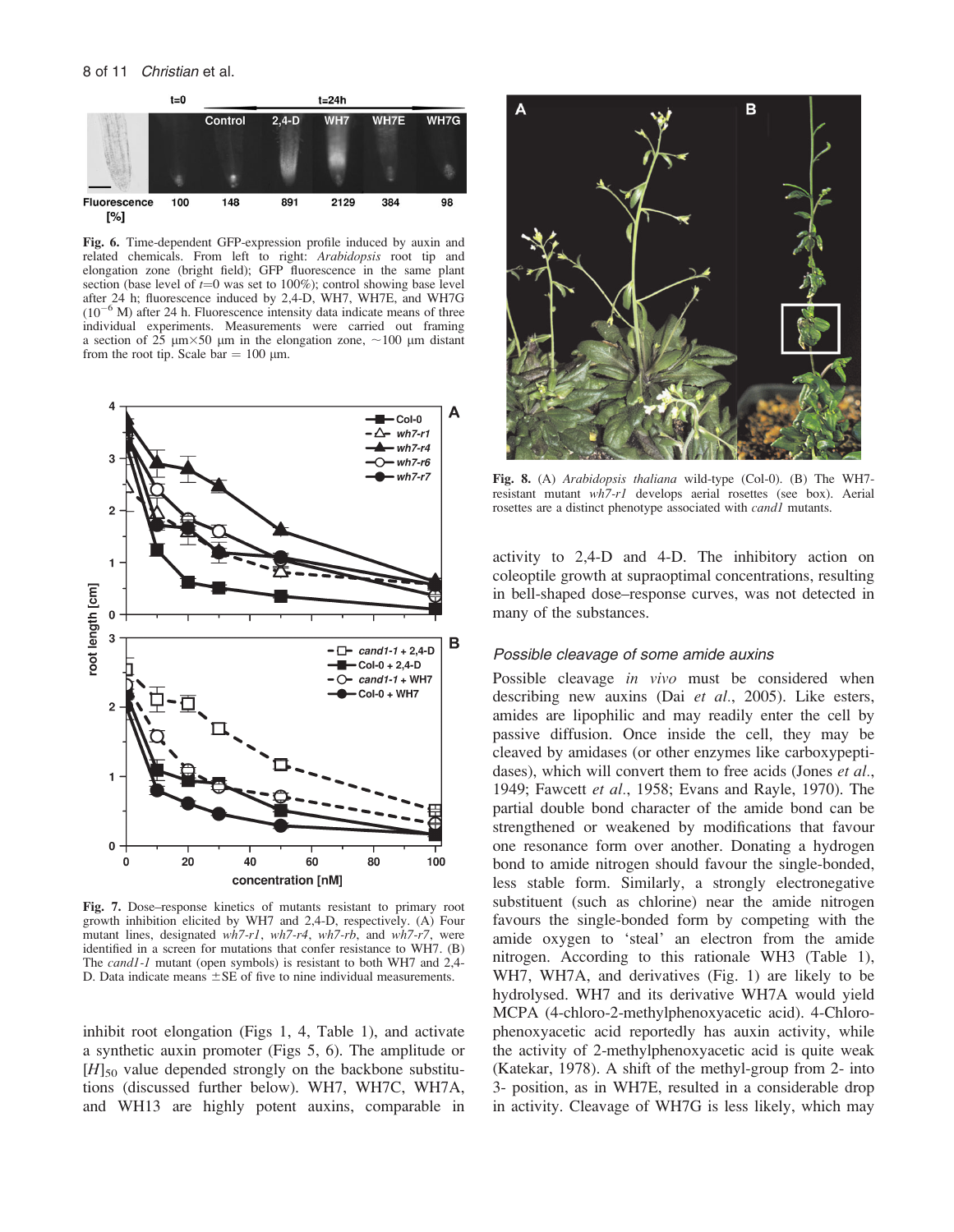explain its low potency in all assays. Upon cleavage, WH3 and WH7B would become 2,4-dimethylphenoxyacetic acid, which has auxin activity in the pea split test (Katekar, 1978). Only the exchange of the parasubstituted pyridine ring of WH7B against an anisole group in WH3 entails changes that affect the molecules capacity to undergo cleavage. One would predict that the amide bond in WH7B is less stable than in WH3 and this corresponds very well with the  $[H]_{50}$  values of 870 nM and 1800 nM, respectively. WH13 could be cleaved to 2,4-D. It appears, however, unlikely that this is the only mechanism contributing to its activity, as it has a much higher  $[H]_{50}$  value than 2,4-D alone. When cleaved, WH5 resembles 2-naphthoxyacetic acid (2-NOA), which has auxin activity, but is also a known auxin influx inhibitor (Parry et al., 2001; Hössel et al., 2005).

It has to be additionally considered that the substitutions not only affect the stability of the amide bond, but also change the interaction of the molecules with the catalytical site of the amidases and/or a target protein.

# Auxin action of amides requires active transport into the cell

Amides typically are regarded as compounds with low water solubility. They are significantly less water soluble than comparable acids or alcohols due to their non-ionic character, the presence of non-polar hydrocarbon functionality, and the inability of tertiary amides to donate hydrogen bonds to water (they can only be H-bond acceptors). Thus amides have water solubility roughly comparable to esters. Amides are also less soluble than comparable carboxylic acids since these compounds can both donate and accept hydrogen bonds and can ionize at appropriate pH to further enhance solubility. From this, easy passage of the plasma membrane without facilitation is expected. However, the present data show that the auxin uptake inhibitor 1-NOA (Yang et al., 2006) reduces the sensitivity to WH7 (Fig. 5B) and WH13 (Fig. 5C). 1- NOA has been shown to reduce the sensitivity to 2,4-D (Parry et al., 2001), but not to IAA—an observation confirmed here (Fig. 5A, data for IAA not shown). This was explained by the hypothesis that 2,4-D, but not IAA, requires active uptake by AUX1 and LAX influx carriers (Ottenschläger  $et$   $al$ , 2003). If this interpretation is correct one would expect that WH7 and WH13 are both actively transported into the cell. This would also suggest that diffusion and subsequent intracellular cleavage, as described above, play a minor role in WH13 and WH7 action. An alternative interpretation is that WH7 and WH13 are taken up passively and are subsequently cleaved. The resulting acidic form may be exported by the auxin efflux carrier system. Their re-import into the next cell layer may then involve influx carriers, which explains the inhibitory effect of 1-NOA.

## Structure–activity relationships of the substances

Katekar (1978) postulated that auxin-binding involves at least two different areas of interactions: (i) the carboxyl acceptor, non-covalently binding to the carboxylic group of IAA, and (ii) the acceptor site for aromatic ring structures. As described above, the amides may be converted to carboxylic groups upon uptake. For WH7 and its analogues, the position of the carboxylic or amide group is identical; therefore, the observed differences in activity depend on structural requisites of the aromatic ring system. The sole exception is WH7G (Fig. 1A), which is not likely to be cleaved and therefore is not effective.

## The aromatic ring system and substitution requisites

WH7, WH7A, WH7C, WH9, and WH13, with  $[H]_{50}$ values between 9 nM and 27 nM, were among the most potent compounds found in the root elongation assay (Fig. 1). Like 2,4-D, the structures of WH7C and WH13 include a phenoxy group with two chlorine substituents on the aromatic ring (Fig. 1A). For the ortho-position, replacement of the ortho-chlorine on the phenoxy ring against a methyl-group (WH7 and WH7A; Fig. 1B) had no effect. Even complete removal of the group, as represented by 4-D, had no strong influence on capacity. Displacement as in WH7E, however, caused a 10-fold increase in  $[H]_{50}$  (Fig. 1B). For the *para*-position, bromine, another halogen with a slightly wider radius, could replace chlorine without completely abolishing activity of the compound (WH11; Fig. 1C). By contrast, replacement with a methyl-group resulted in considerable drop in activity (seen in WH7B; Fig. 1C), which is exceeded when the bromine is moved to the orthoposition (WH7D).

# WH7, WH7E, and WH7G show a similar structure– activity relationship in monocots and dicots

2,4-D is a selective herbicide causing growth disorders in dicots, but not in monocots. It has been speculated that this selective lethality is caused by two amino acid substitutions in the auxin-binding site of ABP1 (Woo et al., 2002). It has been known for a long time that 2,4-D is a strong auxin in coleoptile growth tests as well as in dicot hypocotyl elongation. In the present study, WH7 and its derivates, 2,4-D and 4-D, display a similar sequence of activity in Arabidopsis root growth inhibition and in the maize coleoptile growth test. The order of potency in maize followed a very similar profile in the dicot plant Arabidopsis  $(2,4-D = WH7 > WH7E > WH7G)$ .

# WH7 action can be genetically defined

The isolation of mutants, altered in hormone response, has been a powerful approach to understand the mechanism of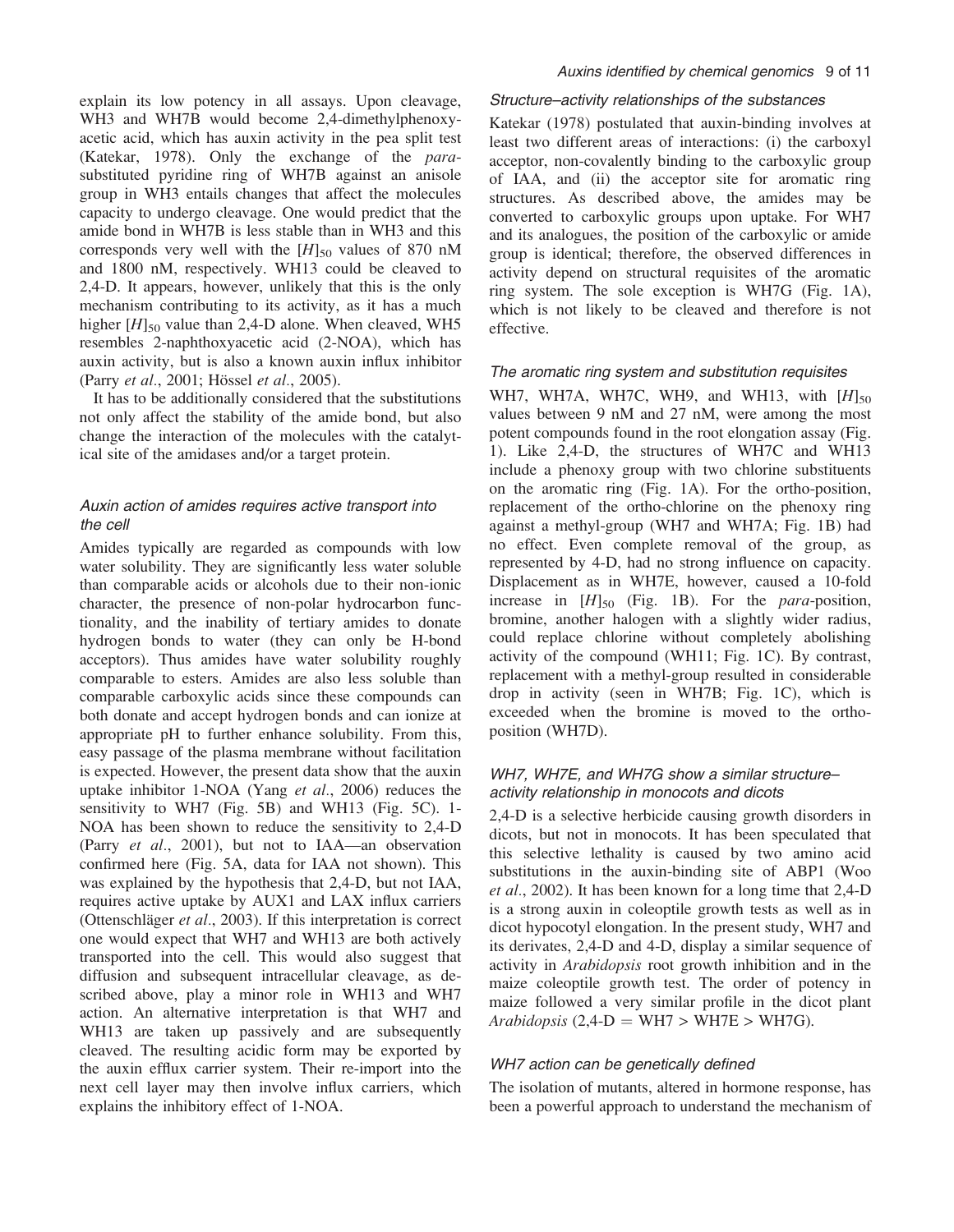auxin action. Detailed physiological studies of auxinresistant mutants revealed important information about the wild-type function of the mutated genes and the mechanism of auxin action. Since the isolation of auxin-related mutants has been used, major players involved in every aspect of auxin-signal transduction have been identified (reviewed in Leyser, 1997). Recent screens for mutants resistant to sirtinol, a synthetic molecule activating auxin transduction (Dai et al., 2005), uncovered the role of the auxin response factors ARF19 and ARF7 in auxin and ethylene signalling (Li et al., 2006). A genetic screen for mutants insensitive to sirtinol also resulted in the discovery of cand1-1. CAND1 has been shown to be involved in the regulation of the SCF complex, which is a part of the protein degradation machinery (Cheng et al., 2004; Feng et al., 2004).

In this study, the action of novel synthetic auxin-like substances was carefully characterized. It was found that these compounds act in a physiologically relevant concentration range. The sequence of activity was consistent throughout all assays and plant species. A good correlation was also found between auxin-related gene expression, as indicated by GUS staining and induction of GFP fluorescence, and *in vivo* activity. These novel substances complement the array of tools available for auxin researchers. Currently, the characterization of putative auxin receptors is among the major topics. The use of structurally distinct auxins will help to distinguish between auxin sensors and to dissect related pathways.

# Supplementary data

IUPAC designations of the substances tested in this study are provided as supplementary material in Table S1 and can be found on JXB online.

## Acknowledgements

We are extremely grateful to Dr Natasha Raikhel, University of California at Riverside, for sharing unpublished data that made this work entirely possible. We thank Dr Terrence A. Walsh (Dow Agrosciences, Indianapolis, IN, USA) for helpful suggestions. We also greatly acknowledge the technical assistance of Jin Yang and Cathy Jones. This study was supported by a Feodor Lynen grant from the Humboldt foundation through a fellowship to MC and by grants from NIGMS (R01GM065989), DOE (DE-FG02-05er15671) and NSF (MCB-0209711) to AMJ.

## **References**

Armstrong JI, Yuan S, Dale JM, Tanner VN, Theologis A. 2004. Identification of inhibitors of auxin transcriptional activation by means of chemical genetics in Arabidopsis. Proceedings of the National Academy of Sciences, USA 101, 14978–14983.

- Barbier-Brygoo H, Ephritikhine G, Klämbt D, Maurel C, Palme K, Schell J, Guern J. 1991. Perception of the auxin signal at the plasma membrane of tobacco mesophyll protoplasts. The Plant Journal 1, 83-93.
- Chen JG, Shimomura S, Sitbon F, Sandberg G, Jones AM. 2001a. Role of auxin-binding protein 1 in leaf cell growth. The Plant Journal 28, 607–617.
- Chen JG, Ullah H, Young JC, Sussmann MR, Jones AM. 2001b. ABP1 is required for organized cell elongation and division in Arabidopsis embryogenesis. Genes & Development 15, 902-911.
- Cheng Y, Dai X, Zhao Y. 2004. AtCAND1, a HEAT-Repeat protein that participates in auxin signaling in Arabidopsis. Plant Physiology 135, 1020–1026.
- Christian M, Steffens B, Schenck D, Burmester S, Böttger M, Lüthen H. 2006. How does auxin enhance cell elongation? Role of auxin-binding proteins and potassium channels in growth control. Plant Biology 8, 346–352.
- Christian M, Steffens B, Schenck D, Lüthen H. 2003. The diageotropica mutation of tomato disrupts a signaling chain using extracellular auxin binding protein 1 as a receptor. Planta 218, 309–314.
- Claussen M, Lüthen H, Böttger M. 1996. Inside or outside? Localization of the auxin receptor relevant to auxin-induced growth. Physiologia Plantarum 98, 861–867.
- Dai X, Hayashi K-I, Nozaki H, Cheng Y, Zhao Y. 2005. Genetic and chemical analyses of the action mechanisms of sirtinol in Arabidopsis. Proceedings of the National Academy of Sciences, USA 102, 3129–3134.
- Dharmasiri N, Dharmasiri S, Estelle M. 2005. The F-box protein TIR1 is an auxin receptor. Nature 435, 441–445.
- Diekmann W, Venis MA, Robinson DG. 1995. Auxins induce clustering of the auxin-binding protein at the surface of maize coleoptile protoplasts. Proceedings of the National Academy of Sciences, USA 92, 3425-3429.
- Evans ML. 1974. Rapid responses to plant hormones. Annual Review of Plant Physiology 25, 195–223.
- Evans ML. 1984. Functions of hormones at the cellular level of organization. In: Pirson A, Zimmermann MH, eds. Encyclopedia of plant physiology, Vol. 10. Berlin: Springer Verlag, 23–79.
- Evans ML, Rayle DL. 1970. The timing of growth promotion and conversion to indole-3-acetic acid for auxin precursors. Plant Physiology 45, 240–243.
- Fawcett CH, Taylor HF, Wain RL, Wightman F. 1958. The metabolism of certain acids, amides and nitriles within plant tissues. Proceedings of the Royal Society of London, Biological Sciences 148, 543–570.
- Feng S, Shen Y, Sullivan JA, Rubio V, Xiong Y, Sun T-p, Deng XW. 2004. Arabidopsis CAND1, an unmodified CUL1interacting protein, is involved in multiple developmental pathways controlled by ubiquitin/proteasome-mediated protein degradation. The Plant Cell 16, 1870–1882.
- Guern J. 1987. Regulation from within: the hormone dilemma. Annals of Botany 60, Suppl. 4, 75-102.
- Henderson J, Bauly JM, Ashford DA, Oliver SC, Hawes CR, Lazarus CM, Venis MA, Napier RM. 1997. Retention of maize auxin-binding protein in the endoplasmic reticulum: quantifying escape and the role of auxin. *Planta* 202, 313–323.
- Harnden D, Jones AM. 1995. Organ distribution of auxin-binding protein 1 in the etiolated maize seedling. Journal of Plant Growth Regulation 14, 109–113.
- Hertel R. 1995. Auxin binding protein is a red herring. Journal of Experimental Botany 46, 461–462.
- Hertel R, Thompson K-S, Russo VEA. 1972. In vitro auxin binding to particulate cell fractions from corn coleoptiles. Planta 107, 325–340.